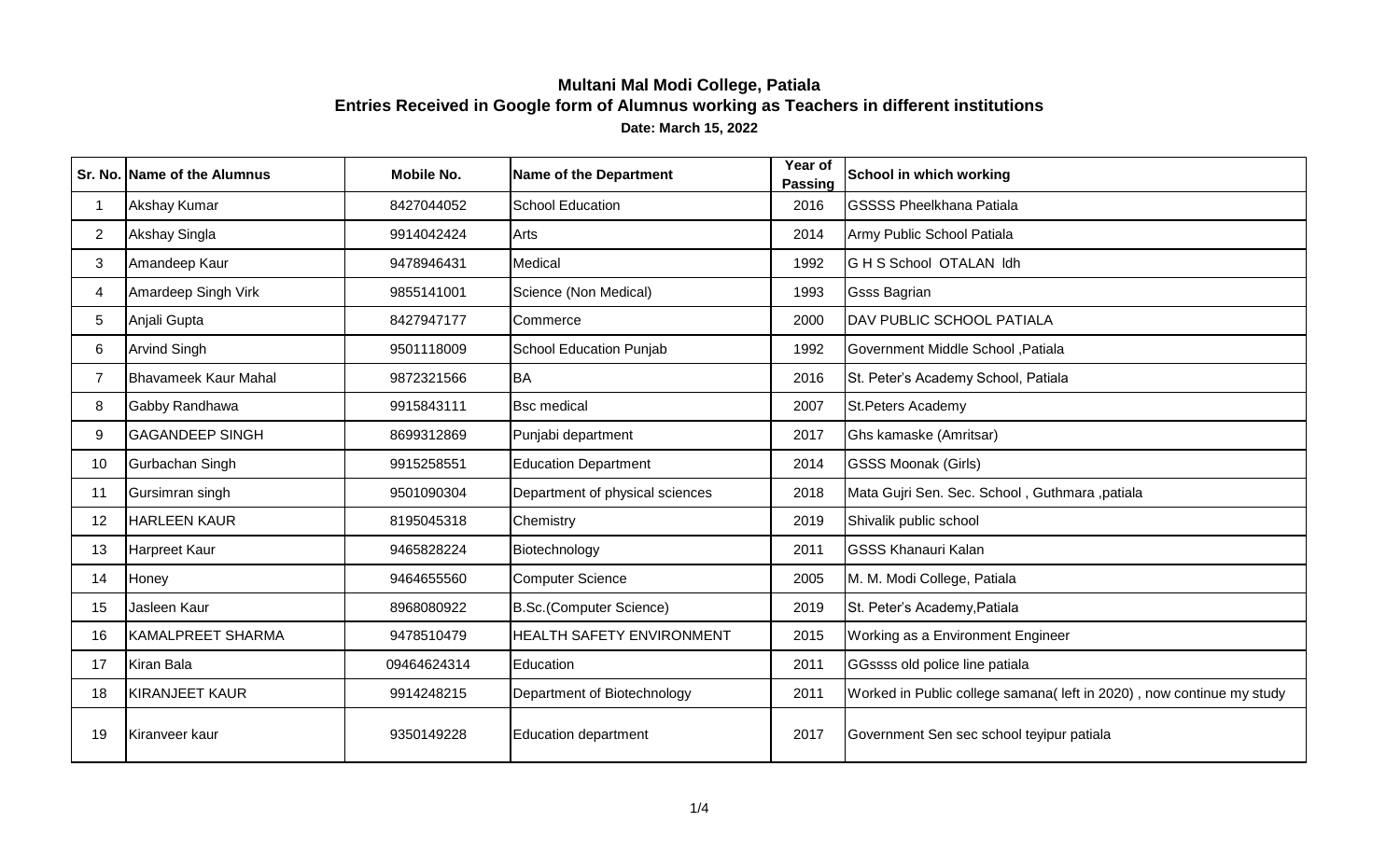|    | Sr. No. Name of the Alumnus       | <b>Mobile No.</b> | Name of the Department      | Year of<br><b>Passing</b> | <b>School in which working</b>                        |
|----|-----------------------------------|-------------------|-----------------------------|---------------------------|-------------------------------------------------------|
| 20 | Komal Bansal                      | 7986192556        | M.Sc. (Chemistry)           | 2019                      | Guru Teg Bahadur Public School, Bardwal, Dhuri        |
| 21 | Kuldeep kaur                      | 8146939236        | Education                   | 2015                      | <b>Gsss Dugal kalan</b>                               |
| 22 | Lakshi                            | 8146448345        | <b>Bsc. Non medical</b>     | 2019                      | Private tutor                                         |
| 23 | Lipsa Sharma                      | 8196852698        | <b>Bsc Non Medical</b>      | 2017                      | The British Co ed School                              |
| 24 | Lovepreet Singh                   | 8968486544        | <b>Education Department</b> | 2017                      | <b>GSSS Doodian, Sangrur</b>                          |
| 25 | MANINDERJEET SINGH                | 9855007747        | <b>EDUCATION</b>            | 2015                      | <b>GOVT HIGH SCHOOL HARAIO KHURD</b>                  |
| 26 | Manisha                           | 8872651467        | Chemistry                   | 2021                      | SDSE Senior Secondary School Arya Samaj, patiala      |
| 27 | Manjindersingh                    | 9815062455        | Non medical                 | 1993                      | Government senior secondary smart school girls Samana |
| 28 | Manjot Kaur                       | 6284448164        | <b>Bachelor in Arts</b>     | 2019                      | Bhupindra International Public School                 |
| 29 | Manju                             | 8872709996        | Education dept (PSEB)       | 2002                      | <b>GSSSS Model Town, patiala</b>                      |
| 30 | Manpreet kaur                     | 9804800032        | Fashion designing           | 2016                      | <b>Gssss mashingan Patiala</b>                        |
| 31 | <b>Marry Garg</b>                 | 09872175356       | Commerce                    | 2020                      | Babu Brish Bhan D.A.V. Sr. Sec. Public School, Moonak |
| 32 | Meenu mittal                      | 9888501979        | education department        | 1999                      | gssss model town patiala                              |
| 33 | Mona Devgan                       | 9530582990        | Science                     | 1992                      | <b>GSSS SCHOOL PHEEL KHANA PTA</b>                    |
| 34 | Monica Walia                      | 9876725282        | Commerce                    | 1997                      | Delhi Publuc School Patiala                           |
| 35 | Multani Mal Modi College Patiala  | 8427698665        | <b>B.sc. Medical</b>        | 2014                      | Velocity Institute Nabha                              |
| 36 | Multani Mal modi College, Patiala | 9569296057        | <b>BSc. Medical</b>         | 2014                      | Pepsu International Public School, Patiala            |
| 37 | Navdeep Singh                     | 9877047134        | Chemistry                   | 2018                      | Govt. model sen sec school, kulrian, Mansa            |
| 38 | Naveen kumar                      | 9876824768        | <b>Education department</b> | 2007                      | <b>GSSSS ULANA, TEH. RAJPURA PATIALA</b>              |
| 39 | Navleen kaur                      | 8427550660        | Biotechnology               | 2011                      | <b>Gsss panjola</b>                                   |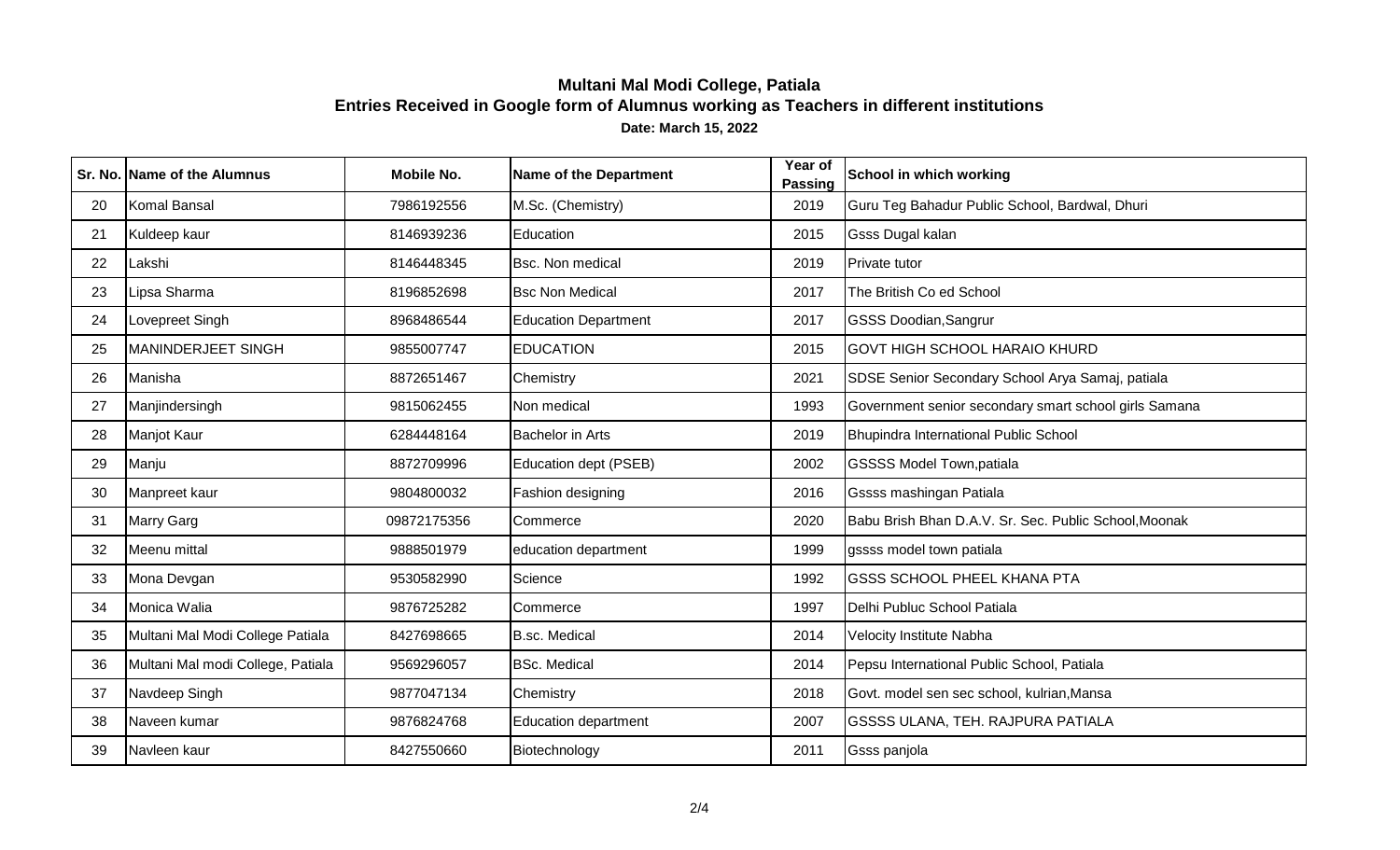|    | Sr. No. Name of the Alumnus | <b>Mobile No.</b> | <b>Name of the Department</b>          | Year of<br><b>Passing</b> | School in which working                                          |
|----|-----------------------------|-------------------|----------------------------------------|---------------------------|------------------------------------------------------------------|
| 40 | Neeru Sharma                | 7082551536        | Arts                                   | 1994                      | <b>DAV</b>                                                       |
| 41 | Neetu Singla                | 9872627229        | Fashion Design and Technology          | 22010                     | Govt Girls Sr Sec School Maur Mandi District Bathinda            |
| 42 | Neha Rani                   | 9646071138        | <b>Education Department</b>            | 2012                      | <b>GSSS Karamgarh / Shutrana Distt Patiala</b>                   |
| 43 | Nisha mani garg             | 9888444474        | Govt. Education department             | 2003                      | Bareh, district mansa                                            |
| 44 | Nishan singh                | 9814545132        | Industrial chemistry                   | 2002                      | Govt Elementary school Kheri Mandlan Block Ghanour, dist patiala |
| 45 | Nishuka                     | 9478257438        | Science                                | 2016                      | <b>GSSS MAGAR SAHIB</b>                                          |
| 46 | Nitin Jain                  | 9041435163        | Chemistry                              | 2010                      | Our Lady of Fatima Convent Secondary School, Patiala.            |
| 47 | Poonam Sharma               | 9872100545        | Commerce                               | 1988                      | GSSSS model town patiala                                         |
| 48 | Rajdeep singh               | 9815723234        | Industrial chemistry                   | 2002                      | Coaching institute                                               |
| 49 | Ramandeep Kaur              | 7347347255        | Bachelor in arts                       | 1994                      | <b>GSSSS, BAHADURGARH, PATIALA</b>                               |
| 50 | Ramneet Kaur                | 9530920386        | Department of school education, Punjab | 2016                      | Govt. Girls Senior Secondary School, Tapiala, Amritsar           |
| 51 | <b>Ramneet Kaur</b>         | 9781222555        | English                                | 2003                      | Budha Dal Public School Patiala                                  |
| 52 | <b>Raveesh Mittal</b>       | +919417349899     | Science                                | 2017                      | <b>SK Institute</b>                                              |
| 53 | <b>Raveesh Mittal</b>       | 7009884510        | Science                                | 2017                      | The Cambridge School, Dhuri                                      |
| 54 | Ravinder kaur oberoi        | 9876602555        | Education (ICT)                        | 2002                      | Govt Sen Sec Smart School Tripuri Patiala                        |
| 55 | Rupinder kaur               | 9915952673        | <b>Education department Punjab</b>     | 2015                      | Gms haryaou kallan patran                                        |
| 56 | Satinderjeet kaur           | 9814717736        | Education                              | 1991                      | Govt sen sec smart school model town pta                         |
| 57 | Shallu Rani                 | 6284763600        | B.sc (Non Med.)                        | 2019                      | The Helix Oxford Smart School, Patran                            |
| 58 | <b>Shelly Malhotra</b>      | 09876600760       | Education                              | 1998                      | Budha Dal Public School Patiala                                  |
| 59 | Shivani                     | 8837501489        | Fashion designing                      | 2015                      | <b>GSSS bhunerheri Patiala</b>                                   |